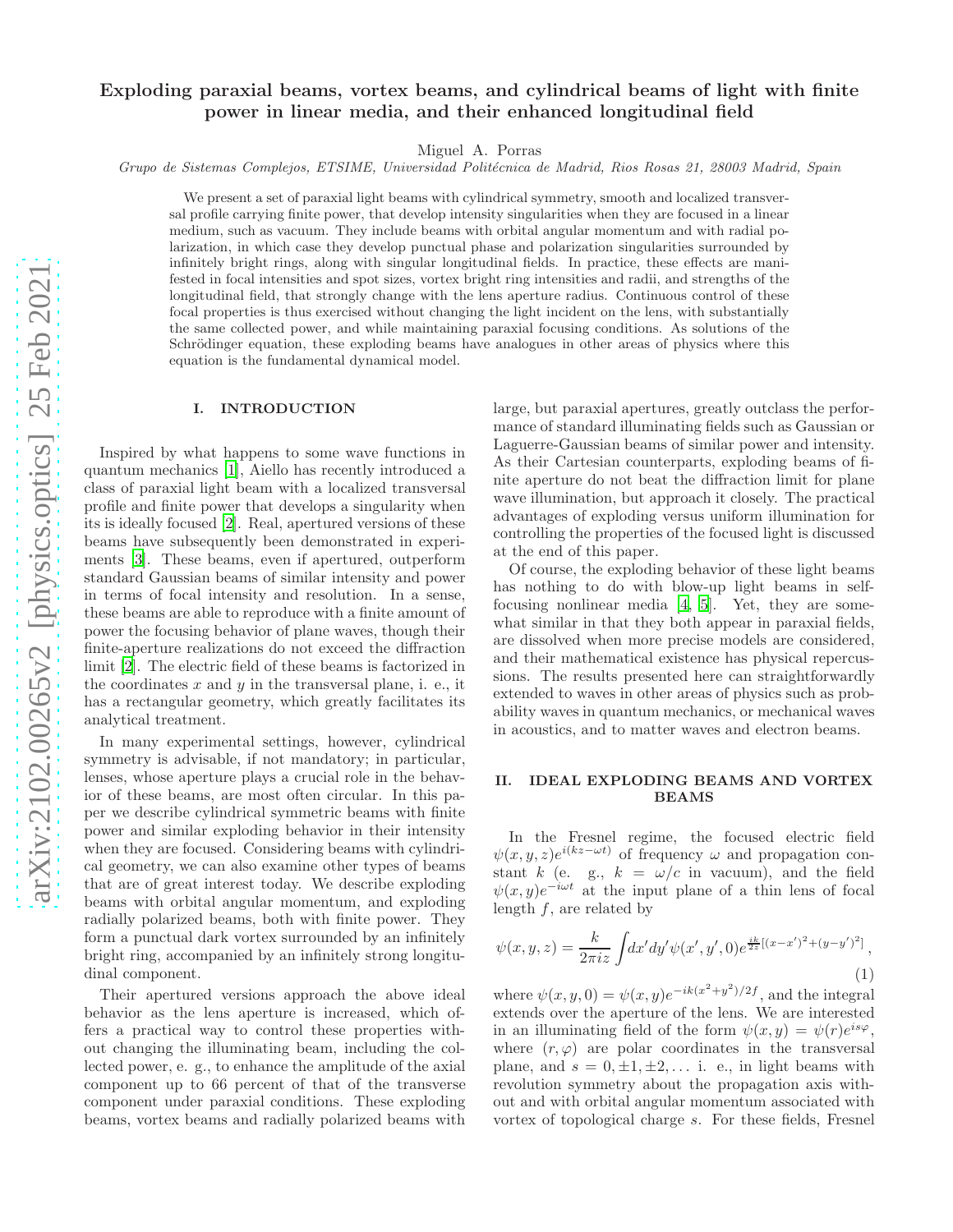<span id="page-1-2"></span>
$$
\psi(r,z)e^{is\varphi} = \frac{ke^{is\varphi}}{i^{|s|+1}z}e^{\frac{ikr^2}{2z}} \int_0^R dr' r'\psi(r')
$$

$$
\times e^{\frac{-ikr'^2}{2}(\frac{1}{f}-\frac{1}{z})} J_{|s|}\left(\frac{k}{z}rr'\right), \qquad (2)
$$

where  $J_n(\cdot)$  is the Bessel function of the first kind and order  $n$  [\[6](#page-7-0)], and R is the radius of the lens aperture.

We consider the illuminating, collimated field with transversal distribution of amplitude

<span id="page-1-0"></span>
$$
\psi(r) = \sqrt{\frac{P}{A}} \frac{(r/\sigma)^{|s|}}{(1 + r^2/\sigma^2)^{\mu+1}},
$$
\n(3)

where the length  $\sigma$  scales the field transversally, and P and A are constants to be conveniently fixed. With the real number  $\mu$  satisfying  $\mu > (|s| - 1)/2$ , the power of the illuminating field in the entire transversal plane,  $2\pi \int_0^\infty dr r |\psi(r)|^2$ , is finite, and therefore this field is in principle physically realizable. With the choice  $A =$  $\pi\sigma^2\Gamma(|s|+1)\Gamma(2\mu+1-|s|)/\Gamma(2\mu+2)$ , where  $\Gamma(\cdot)$  is the Gamma function, the beam power is just the constant  $P$ appearing in [\(3\)](#page-1-0). Examples of (3) with  $s = 0$  and  $|s| = 1$ are depicted as solid curves in Figs.  $1(a)$  and  $2(a)$ .

At the focal plane,  $z = f$ , the integral in [\(2\)](#page-1-2) with [\(3\)](#page-1-0) can be carried out analytically (see 6.565.4 in Ref. [\[6](#page-7-0)]) when neglecting the finiteness of the lens aperture, i. e., with  $R = \infty$ :

<span id="page-1-3"></span>
$$
\psi(r,f)e^{is\varphi} = \sqrt{\frac{P}{A}} \frac{k}{i^{|s|+1}f} \frac{\sigma^2}{2^{\mu}\Gamma(\mu+1)} \times e^{\frac{ikr^2}{2f}} \left(\frac{k}{f}\sigma r\right)^{\mu} K_{|s|-\mu}\left(\frac{k}{f}\sigma r\right) e^{is\varphi}, (4)
$$

for  $r > 0$ , where  $K_{\nu}(\cdot)$  is the modified Bessel function of the second kind and order  $\nu$  [\[6](#page-7-0)]. Using that  $K_{-\nu}(s) = K_{\nu}(s)$ , and the asymptotic behavior  $K_{\nu}(\alpha) \simeq$  $(1/2)\Gamma(\nu)(\alpha/2)^{-\nu}$  for  $\nu > 0$  for small argument [\[6](#page-7-0)], [\(4\)](#page-1-3) is seen to approach infinity for  $r \to 0$  when  $\mu < |s|/2$ . For these values of  $\mu$ , the vortex-less beam  $(s = 0)$  reaches infinitely large amplitude at the beam center  $r = 0$ , and the vortex beam  $(s \neq 0)$  vanishes at  $r = 0$ , since  $J_{|s|}(0) = 0$ for  $s \neq 0$ , i.e., has an punctual vortex surrounded by an infinitely bright ring. In short, the unapertured focused field of illumination in [\(3\)](#page-1-0) carries finite power and produces infinitely intense field approaching the focal point if

$$
\frac{|s| - 1}{2} < \mu < \frac{|s|}{2},\tag{5}
$$

and this unbounded field surrounds an infinitely narrow, dark vortex when  $s \neq 0$ . The singularity originates from the small but persistent tails of [\(3\)](#page-1-0) at large radius that are superposed with uniform phases at the focal point, whose contribution to the beam power is nevertheless finite and small.



<span id="page-1-1"></span>FIG. 1. (a) Intensity  $|\psi(r)|^2$  of the exploding illumination in [\(3\)](#page-1-0) with power  $P = 10$  W,  $\sigma = 1$  mm,  $s = 0$ , and  $\mu = -0.25$ . (b) Intensity of the unapertured exploded field at the focal plane as given by [\(4\)](#page-1-3) when  $\omega = 2.5 \text{ rad/fs}^{-1}$ ,  $k = \omega/c = 8.33$  $\text{mm}^{-1}$ , and  $f = 200 \text{ mm}$  (solid). (c) Peak intensity at  $r =$ 0, numerically evaluated from  $(2)$  with  $(3)$ , versus z about the focus. (d) and (e) Radial profiles at planes close to the focal plane, evaluated from [\(2\)](#page-1-2) with [\(3\)](#page-1-0). For comparison, in all plots the dashed curves represent the same quantities for Gaussian illumination of the same power and peak intensity. The vertical lines in (c) delimit the focal region of the focused Gaussian beam.

We point out that the family of light beams with amplitude  $\psi(r)e^{is\varphi}e^{-ir^2/2f}$  in [\(3\)](#page-1-0) at  $z=0$  and the singular field  $\psi(r, f)e^{is\varphi}$  in [\(4\)](#page-1-3) at  $z = f$  are solutions of the Schödinger equation

$$
\frac{\partial \psi}{\partial z} = \frac{i}{2k} \Delta_{\perp} \psi , \qquad (6)
$$

where  $\Delta_{\perp} = \frac{\partial^2}{\partial_x^2} + \frac{\partial^2}{\partial y^2}$ , and as such these beams can be directly translated to other areas of physics where the Schrödinger equation is the dynamical model, e. g., in the dynamics of free electron wave packets in quantum mechanics [\[7](#page-7-1)].

Figures [1](#page-1-1) (a) and (b) compare the exploding illuminat-ing field in [\(3\)](#page-1-0) at  $z = 0$  and exploded field in [\(4\)](#page-1-3) at  $z = f$ for  $s = 0$  and  $\mu = -0.25$  (solid curves) with illuminating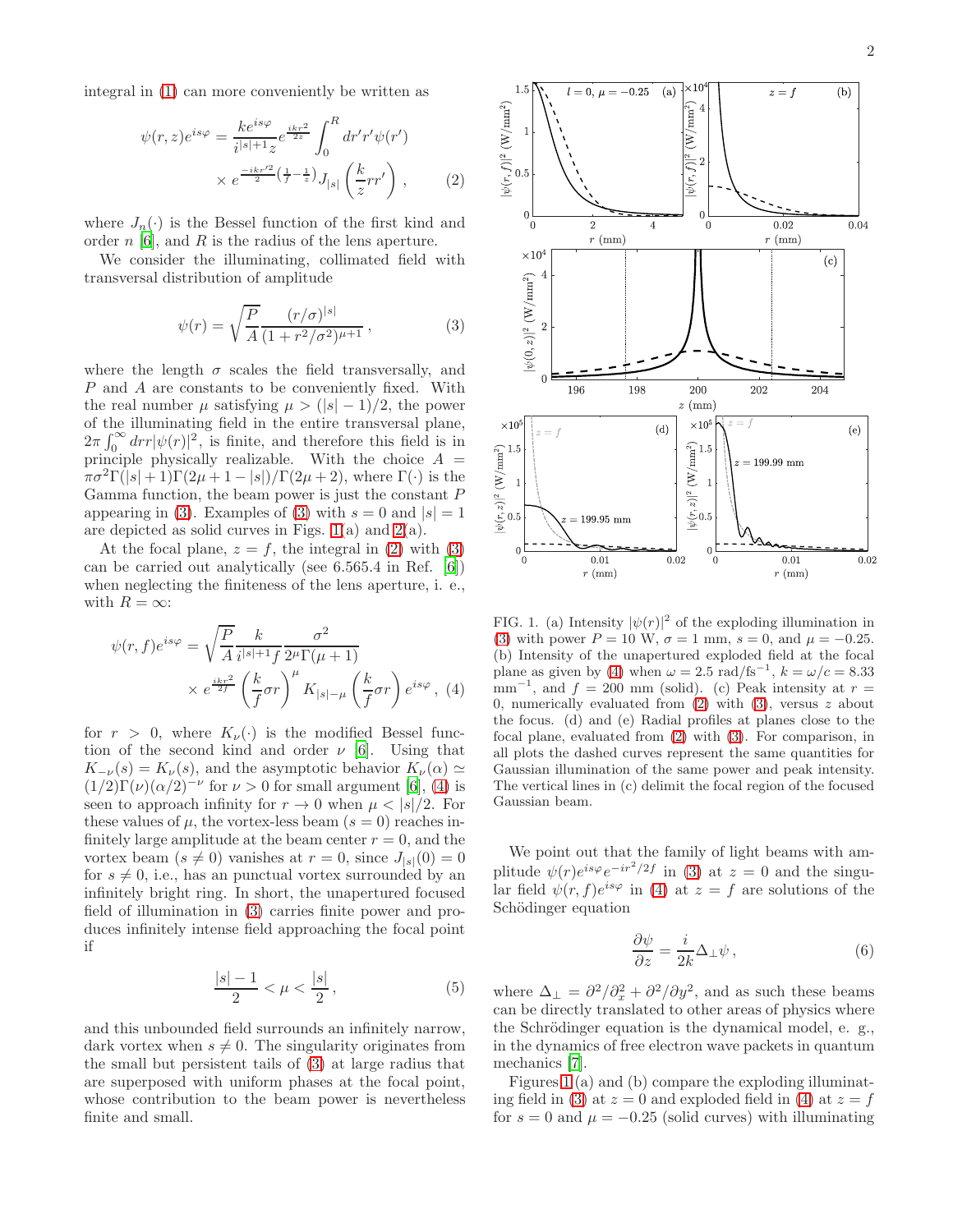

<span id="page-2-0"></span>FIG. 2. (a) Intensity  $|\psi(r)|^2$  of the exploding illumination in [\(3\)](#page-1-0) with power  $P = 10 \text{ W}, \sigma = 1 \text{ mm}, s = 1, \text{ and } \mu = 0.25.$  (b) Intensity of the unapertured exploded field at the focal plane as given by [\(4\)](#page-1-3) when  $\omega = 2.5 \text{ rad/fs}^{-1}$ ,  $k = \omega/c = 8.33 \text{ mm}^{-1}$ (vacuum), and  $f = 200$  mm. (c) Gray curve: Peak intensity at the maximum of the bright ring surrounding the vortex, numerically evaluated from  $(2)$  with  $(3)$ , versus z about the focal point. Black curve: radius of the maximum of the bright ring versus z. (d) and (e) Radial profiles at planes close to the focal plane evaluated from [\(2\)](#page-1-2) with [\(3\)](#page-1-0). For comparison, in all plots the dashed curves represent the same quantities for Laguerre-Gauss illumination with  $s = 1$  and zero radial order,  $\psi(r) \propto r \exp(-r^2/a^2) e^{i\varphi}$ , having the same power and peak intensity.

Gaussian beam of the same power and peak intensity and its focused field (dashed curves). Figures [1\(](#page-1-1)c), (d) and (e) show peak intensities at  $r = 0$  versus z and radial profiles at values of  $z$  close to  $f$  illustrating how the beam profile approaches the singular profile in [\(4\)](#page-1-3), compared to the same quantities for the Gaussian illumination (dashed curves). The singularity is only formed at the focal plane because the fast oscillations  $\exp\left[\frac{-ikr'^2}{2}\left(\frac{1}{f}-\frac{1}{z}\right)\right]$  in [\(2\)](#page-1-2) out of focus makes the integral to converge to finite values. Compared to the Gaussian illumination, the singularity develops explosively in a tiny axial region of the standard depth of focus [vertical lines in (c)].

Thus, as already pointed out in [\[2\]](#page-6-1) and [\[3\]](#page-6-2), the exploding profile in [\(3\)](#page-1-0) reproduces, to a certain extent, what happens when a plane wave of infinite lateral extent and power is ideally focused, namely, both focused fields result in an infinitely bright point at the focus, with the substantial difference that the exploding profile carries finite power, and is therefore physically realizable, in the same sense that a standard Gaussian beam is. This is the cylindrically symmetric counterpart of the concentrating beam factorized in  $x$  and  $y$  described and realized in  $[2]$ and [\[3](#page-6-2)].

Also with cylindrical symmetric intensity, Figs. [2\(](#page-2-0)a) and (b) show illuminating exploding and exploded transversal profiles of vortex beams with orbital angular mementum given by [\(3\)](#page-1-0) and [\(4\)](#page-1-3) with  $s = 1$  and  $\mu = 0.25$ (solid curves), compared to illuminating Laguerre-Gauss beam with  $s = 1$  (and zero radial order) having the same power and peak intensity, and its focused field (dashed curves). The peak intensity at the radius of the bright ring surrounding the vortex grows up explosively with z to infinity at  $f$ , as seen in Fig. [2\(](#page-2-0)c) (solid gray curve), and the same time that the bright ring shrinks acceleratedly down to zero to form a punctual vortex at  $f$ , as also seen in Fig. [2\(](#page-2-0)c) (solid black curve). For comparison, Fig. [2\(](#page-2-0)c) also shows the peak intensity and radius of the bright ring for the Laguerre-Gauss illumination (dashed curves). The ripples in the explosively growing and shrinking radial profiles at planes close to the focal plane, observed in Fig. [2\(](#page-2-0)d) and (e), disappear in the smoother, singular profile at the focal plane.

## III. OBSERVABLE EFFECTS OF THE EXPLODING BEHAVIOR

The above description is an ideal behavior that originates from ignoring the finite aperture of focusing systems, and that disappears when finite transversal extents are considered. Still, the existence of these singular beams in a linear medium has observable effects in experiments that are absent with standard illuminating beams. If a Gaussian or any other standard light beam carrying finite power is focused, the width of the focal spot and its intensity do not change once the lens aperture is appreciably larger than the beam spot size; by contrast, focusing the exploding field in [\(3\)](#page-1-0) produces, in principle, a brighter and narrower focal spot as the aperture radius  $R$  of the focusing system is opened. This behavior also mimics what happens when a plane wave illuminates the lens of increasing radius  $R$ , with the important difference that the focused power does not change significantly when opening the aperture (once  $R \gg \sigma$ ), since the power in the beam tails is increasingly negligible. In addition, focusing the exploding vortex fields in [\(3\)](#page-1-0) produces increasingly brighter and narrower ring surrounding the vortex at the focal plane when opening the aperture without significantly changing the beam power. These effects are described below under condi-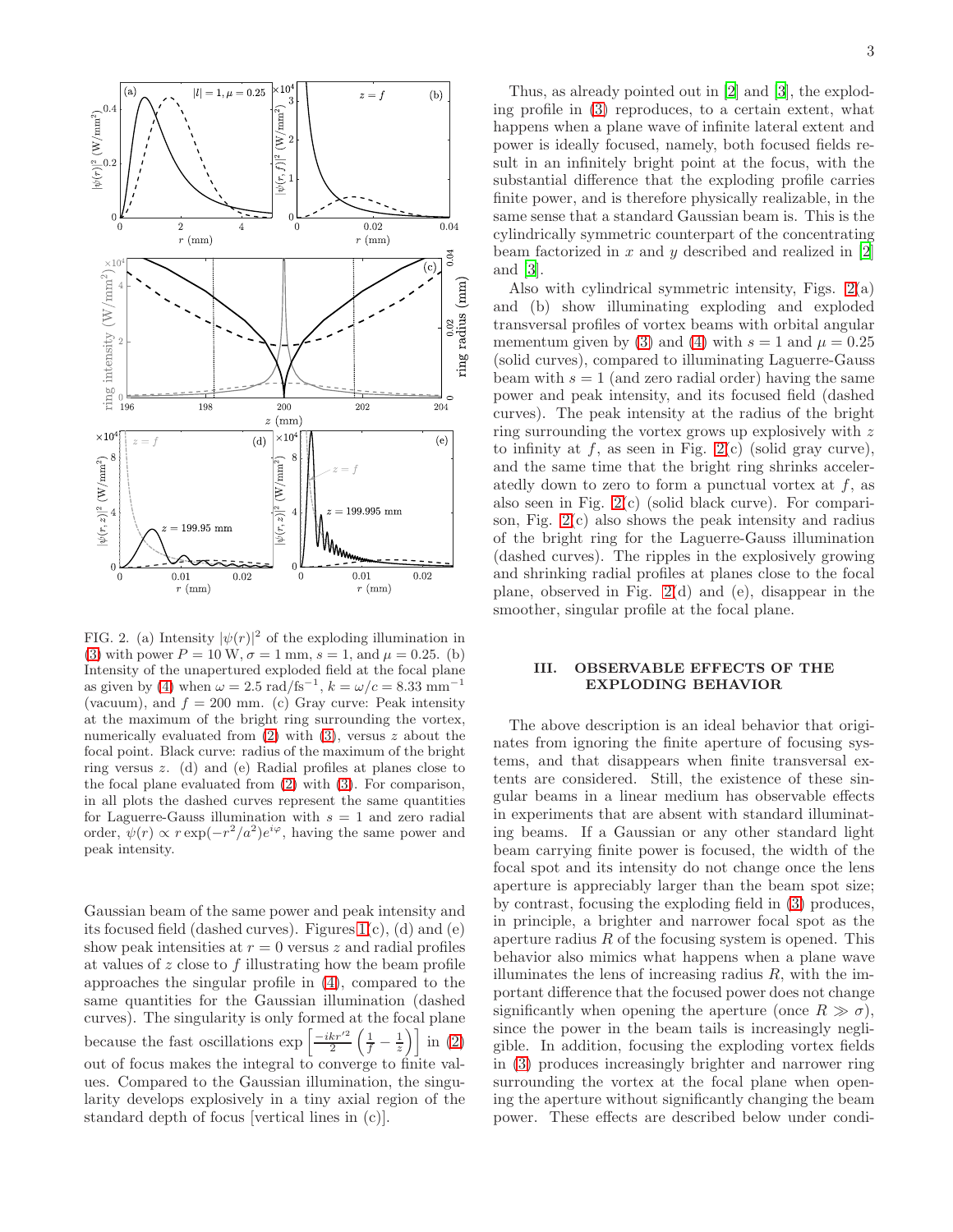

<span id="page-3-0"></span>FIG. 3. *Physical properties of finite-aperture exploding beams.* (a) Focal intensity when exploding profiles [\(3\)](#page-1-0) with  $s = 0$ ,  $\sigma = 1$ mm, power  $P = 10$  W, frequency  $\omega = 2.5$  fs<sup>-1</sup> and the indicated values of  $\mu$  illuminate a lens of focal length  $f = 200$  mm and increasing radius R. (b) The same in vertical logarithmic scale to visualize the much smaller focal intensity produced by Gaussian illumination of the same power and peak intensity on the lens. (c) FWHM diameter of the focal spot produced by the exploding profile [\(3\)](#page-1-0), by the Gaussian profile, and by a plane wave, as functions of the radius of the lens. (d) Radial profiles of intensity at the focal plane due to exploding (solid), Gaussian of the same peak intensity and power (dashed), and plane wave (dotted) illuminations for lens radii  $R = 51.65$  mm (0.25 NA) and  $R = 115.47$  mm (0.5 NA). For the Gaussian illumination there is no change with R.

tions of paraxial focusing, conditions under which they are supposed to be physically valid.

For beams without orbital angular momentum  $(s = 0,$ hence  $-1/2 < \mu < 0$ , the intensity at the focal point  $(r, z) = (0, f)$  with a lens of aperture radius R can easily be evaluated from [\(2\)](#page-1-2) with [\(3\)](#page-1-0) to be

<span id="page-3-1"></span>
$$
|\psi(0,f)|^2 = \frac{P}{A} \left(\frac{k\sigma^2}{2f|\mu|}\right)^2 \left[1 - \left(1 + \rho^2\right)^{|\mu|}\right]^2, \quad (7)
$$

where  $\rho = R/\sigma$ , which is seen in Fig. [3\(](#page-3-0)a) to grow without bound with R for any allowed value of  $\mu$  even when the aperture radius  $R$  is much larger than the beam spot size of [\(3\)](#page-1-0) on the lens, measured by  $\sigma$ . The curves end when the angle of a marginal ray as seen from the focus is 30◦ , taken, according to Siegman [\[8\]](#page-7-2), as a limit of validity of the paraxial approximation, i. e., for a numerical aperture of  $NA = 0.5$ . Evaluation of the derivative of  $(7)$  with respect to  $\mu$  reveals more pronounced intensity enhancements (at large values  $R/\sigma$ ) when using values of  $\mu$  about  $-0.42$ , as can also be appreciated in Fig. [3\(](#page-3-0)a). By contrast, the intensity at the focal point of Gaussian illumination approaches a constant value as soon as the aperture radius  $R$  is slightly larger than its spot size, as seen in Fig. [3\(](#page-3-0)b). Note the logarithmic vertical scale to visualize the tiny focal intensity of the focused Gaussian illumination of the same power and peak intensity. Intensities two orders of magnitude higher than those attainable with the Gaussian illumination are obtained while keeping paraxial focusing conditions. Also, the diameter of the focal spot decreases as the aperture radius is increased up to the limit imposed by the paraxial approximation, in contrast with the constant and much larger focal diameter with the Gaussian beam of the same power and peak intensity, as seen in Fig. [3\(](#page-3-0)c). Bright spots of area two orders of magnitude smaller than with the Gaussian illumination are obtained. Two examples of focused transversal profiles with numerical apertures

0.5 and 0.25 are compared to the low-intensity and much broader focused Gaussian beam in Fig. [3\(](#page-3-0)d).

Figures [3\(](#page-3-0)c) and (d) include also diffraction-limited focal diameters and transversal profiles (dotted curves) corresponding to plane wave illumination on the lens of radius R. It is clear that focusing the exploding profile with finite power imitates focusing of a plane wave, in the sense that increasing the numerical aperture results in tighter focal spots. The peak intensities of the focused transversal profiles with illumination [\(3\)](#page-1-0) and a plane wave are equated in Fig. [3\(](#page-3-0)d) to visualize that the width of the focal spot is, for any aperture radius, only slightly above the diffraction limit, in contrast to what happens with the Gaussian illumination.

For exploding beams with orbital angular momentum  $(|s| \neq 0$ , hence  $(|s| - 1)/2 < \mu < |s|/2$  the intensity of the bright ring at the focal plane grows similarly when opening the aperture, in contrast to what happens to Laguerre-Gauss beams, as seen in Fig. [4\(](#page-4-0)a). As with  $s = 0$ , this enhancement is further magnified by using the value  $\mu \simeq (|s| - 1)/2 + 0.08$ , e. g., the value  $\mu = 0.08$  for  $|s| = 1$  chosen in Fig. [4.](#page-4-0) Again focal intensities about two orders of magnitude higher than with Laguerre-Gaussian illumination of the same power, peak intensity and vorticity on the lens are easily attained. Figure [4\(](#page-4-0)b) shows the shrinking radius of the bright ring at the focal plane when increasing the aperture radius  $R$ , in contrast to the constant radius with the Laguerre-Gauss illumination, and mimicking the shrinking diffraction-limited radius for plane wave illumination with a punctual vortex (solid, dashed and dotted curves, respectively). The gray curves of the same type locate the inner and outer radius of the corresponding bright rings, in order to visualize the constant thickness of the bright ring at the focal plane for the Laguerre-Gauss illumination, and the shrinking thicknesses for exploding and plane wave illuminations. Two examples of transversal profiles at the focal plane with numerical apertures  $0.5$  and  $0.25$  are seen in Fig.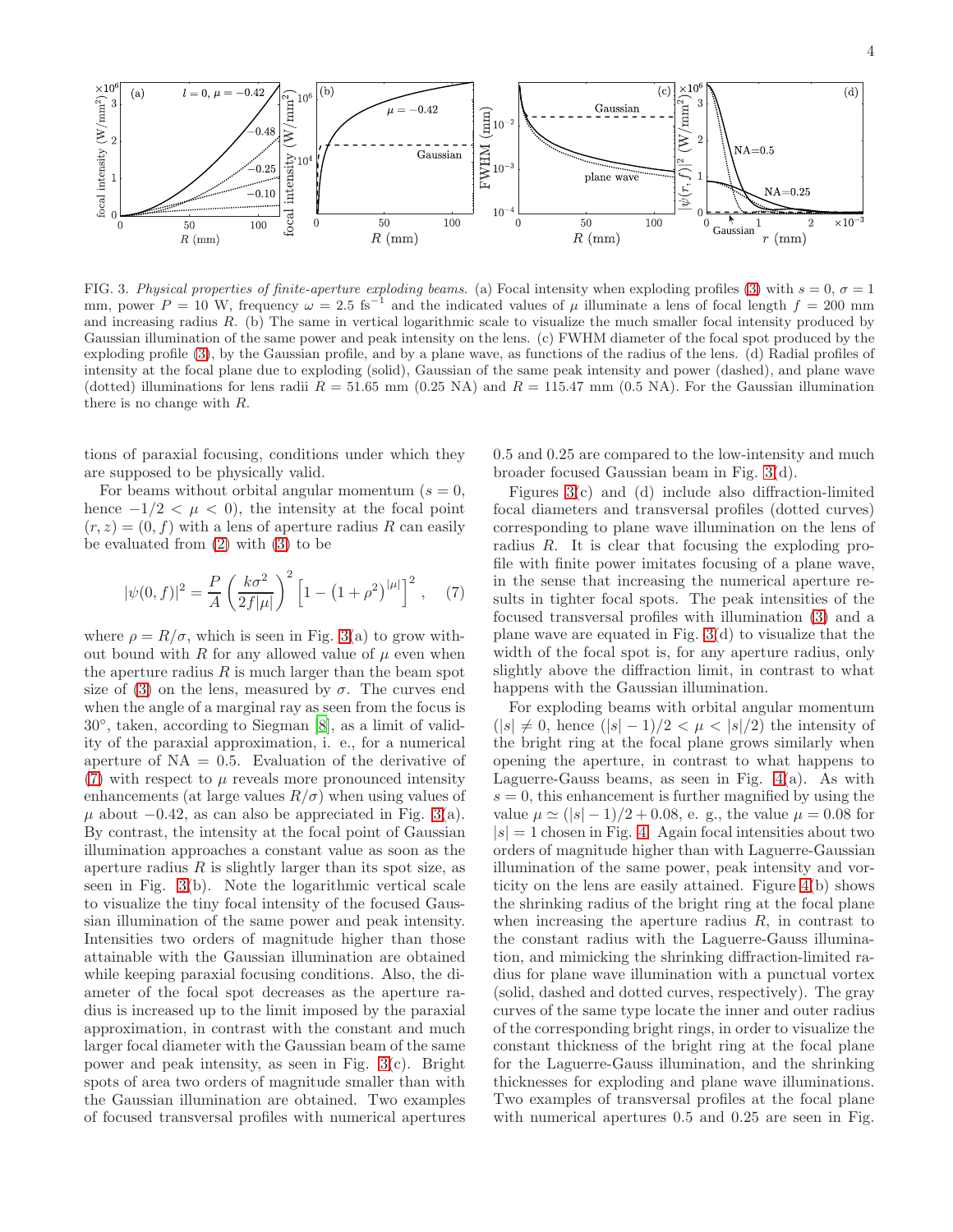

<span id="page-4-0"></span>FIG. 4. *Physical properties of finite-aperture exploding vortex beams.* (a) Focal intensity when exploding profiles [\(3\)](#page-1-0) with  $|s| = 1, \sigma = 1$  mm, power  $P = 10$  W, frequency  $\omega = 2.5$  fs<sup>-1</sup> and  $\mu = 0.08$  illuminate a lens of focal length  $f = 200$  mm and increasing radius R (solid curve) compared to the same quantity for Laguerre-Gauss (LG) illumination of the same power and peak intensity on the lens. (b) Radius of the maximum of the bright ring at the focal plane produced by the exploding profile [\(3\)](#page-1-0) (solid), by the Laguerre-Gauss profile (dashed), and by an uniform plane wave with a punctual vortex (dotted), as functions of the radius of the lens. The gray curves of the same type represent the inner radius and outer radius (half width at half maximum of the maximum intensity) for the corresponding illuminations. (c) Radial profiles of intensity at the focal plane due to exploding (solid), Laguerre-Gauss of the same peak intensity and power (dashed), and vortex plane wave (dotted) illuminations for lens radii  $R = 51.65$  mm (0.25 NA) and  $R = 115.47$  mm (0.5 NA). For the Gaussian illumination there is no change with R. (d) Intensity of the bright ring and its radius as a function of propagation distance about the focus for the exploding beam with radius  $R = 115.47$  mm (solid curves) compared to the ideal exploding beam. The axial region is so short that the same quantities for Laguerre-Gauss beams do not appreciably change (dashed lines).

[4\(](#page-4-0)c), where they are compared to the much broader and less intense focused Laguerre-Gauss, and are also seen to be slightly broader than the diffraction-limited profiles of the same numerical apertures. Interestingly, the exploding beam focused by a lens of finite radius behaves very approximately as the ideal exploding beam from an infinite aperture out of the focal plane, as illustrated in Fig. [4\(](#page-4-0)d) plotting the intensity of the maximum of the bright ring and its radius about the focus. Only in a tiny fraction (about one wave length) of the focal region (of about 0.5 mm) the bright ring intensity and its radius depart from the ideal behavior, reaching at the focus finite and non-zero values, respectively.

#### IV. ENHANCED LONGITUDINAL COMPONENT

The ideally infinite gradients of these singular beams and vortex beams at the focal plane suggests the presence of a strong longitudinal or axial component of the electric field, even under paraxial conditions, since the axial component is directly related to the gradient of the transversal part. Enhancement of the axial component commonly relies on nonparaxial focusing and the use of specific fields such as radially polarized beams [\[9](#page-7-3), [10\]](#page-7-4). While paraxial, standard, radially polarized fields present quite small longitudinal components, exploding radially polarized fields have longitudinal components comparable in amplitude to that of the transversal component.

For a paraxial beam of transversal components  $\psi_{\perp} =$  $\psi_x \mathbf{u}_x + \psi_y \mathbf{u}_y$ , the axial component can be evaluated from [\[11\]](#page-7-5)

<span id="page-4-1"></span>
$$
\psi_z = \frac{i}{k} \nabla_{\perp} \cdot \psi_{\perp} = \frac{i}{k} \left( \frac{\partial \psi_x}{\partial x} + \frac{\partial \psi_y}{\partial y} \right) . \tag{8}
$$

Strictly speaking, and according to Gauss law for the electric field, the term  $(i/k)\partial \psi_z/\partial z$  should be included in the right hand side of [\(8\)](#page-4-1), but according to the per-turbative method in [\[11\]](#page-7-5), the x and y derivatives are leading-order terms determining the axial component under paraxial conditions, and the z derivative is a small correction. In addition, the axial component is evaluated below only at the focal plane, where it takes maximum values and therefore  $\partial \psi_z / \partial z = 0$ .

In order to maintain the cylindrical symmetry of the intensity of the vectorial field, we consider left or right handed circular polarizations,  $\psi_{\perp} = \psi(r, z)e^{is\varphi}u_{l,r}$ , where  $u_{l,r} = (u_x \pm iu_y)/\sqrt{2}$ , and the upper and lower signs stand for left and right handed polarizations, respectively, and where  $\psi(r, z)$  is given by Fresnel integral in [\(2\)](#page-1-2) with [\(3\)](#page-1-0). Some calculation of derivatives leads to

$$
\psi_z(r,z)e^{i(s\pm 1)\varphi} = \frac{1}{\sqrt{2}}\frac{i}{k} \left[ \frac{\partial \psi(r,z)}{\partial r} \mp \frac{s}{r} \psi(r,z) \right] e^{i(s\pm 1)\varphi}.
$$
\n(9)

With  $s = -1$  (hence  $0 < \mu < 1/2$ ) and left handed circular polarization, and with  $s = +1$  (also  $0 < \mu < 1/2$ ) and right handed polarization, the axial components do not carry any vorticity, can then have maxima at the beam center (where the transversal components vanish), which are equal in both cases and given by  $\psi_z(r, z) =$  $(i/\sqrt{2}k)$   $[\partial \psi(r,z)/\partial r + \psi(r,z)/r]$ .

We can now easily consider the radially or azimuthally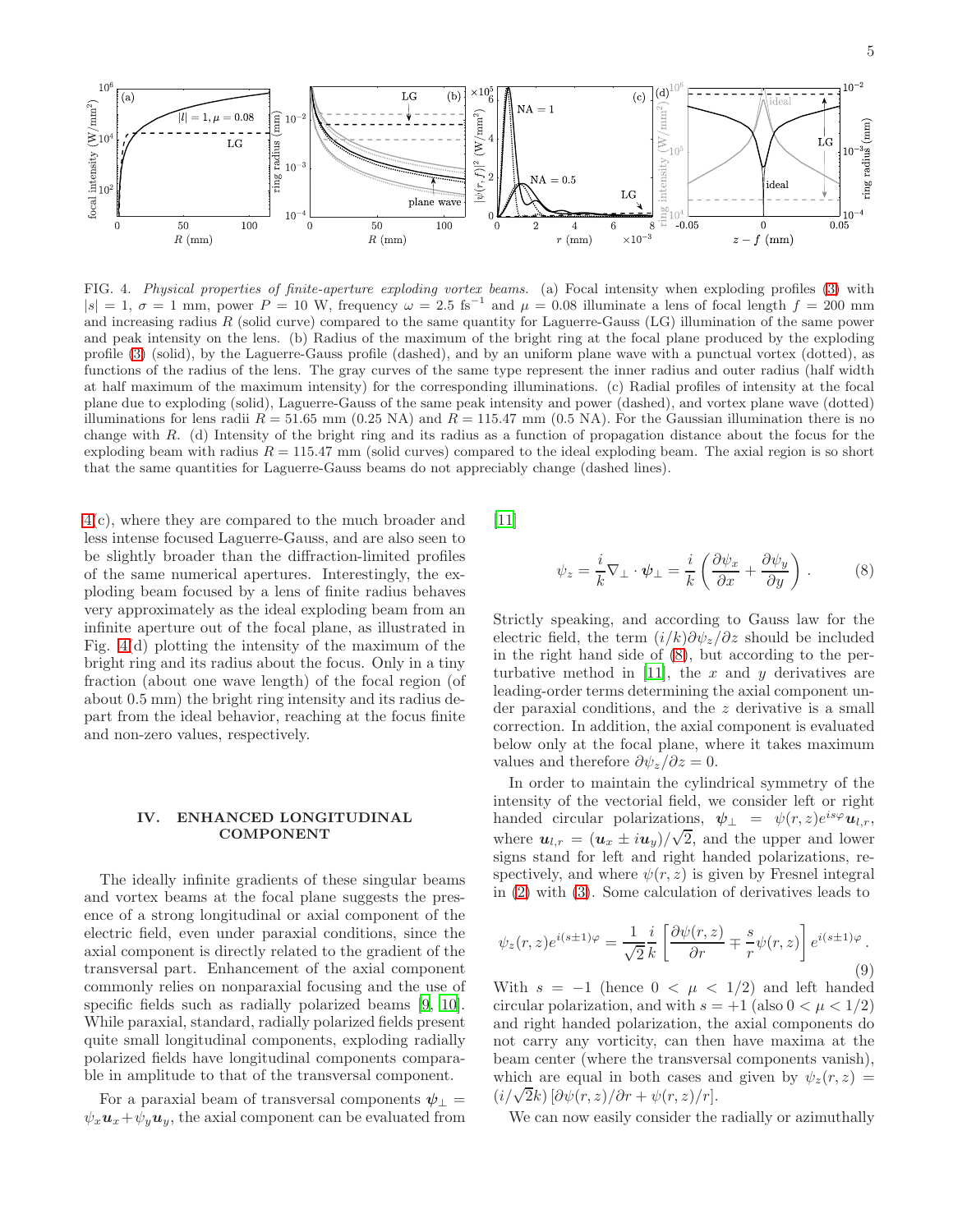polarized beams

<span id="page-5-0"></span>
$$
\psi_{\perp} = \frac{\psi(r, z)}{\sqrt{2}} \left[ e^{-i\varphi} \mathbf{u}_l \pm e^{i\varphi} \mathbf{u}_r \right], \qquad (10)
$$

having the same amplitude associated with the transversal components,  $|\psi_{\perp}| = |\psi(r, z)|$ , as that of the individual vortex beams with circular polarizations. The axial component vanishes for azimuthal polarization [for the minus sign in [10\]](#page-5-0), and is given by

<span id="page-5-1"></span>
$$
\psi_z = \frac{i}{k} \left[ \frac{\partial \psi(r, z)}{\partial r} + \frac{1}{r} \psi(r, z) \right] = \frac{i}{k} \frac{1}{r} \frac{\partial [r\psi(r, z)]}{\partial r}, \quad (11)
$$

for radial polarization [for the plus sign in [10\]](#page-5-0). Writing the ideal focal profile in [\(4\)](#page-1-3) for  $|s| = 1$  in the compact form  $\psi(r, f) = C\alpha^{\mu} K_{1-\mu}(\alpha)$ , where  $\alpha = k\sigma r/f$  and C is the constant in the first row in [\(4\)](#page-1-3), and where we have neglected the negligible curvature factor  $e^{ikr^2/2f}$  in the Debye approximation (symmetric focused field about the focal plane), one can readily evaluate the axial component in  $(11)$  as

$$
\psi_z = \frac{i\sigma}{f} C\alpha^\mu \left[ K_{2-\mu}(\alpha) - 2\frac{K_{1-\mu}(\alpha)}{\alpha} \right],\qquad(12)
$$

which is singular at  $\alpha = 0$ , i. e., at  $r = 0$ . Indeed the ratio of amplitudes of the axial and transversal components close to the origin behaves as  $|\psi_z|/|\psi| = 2\sigma\mu/f\alpha =$  $2\mu/kr$ , implying that the singularity in the axial field is stronger than that of the transversal field. Of course, these are mathematical equations for ideal exploding radially polarized beams, but they have physical manifestations in their apertured versions. From [\(11\)](#page-5-1), [\(2\)](#page-1-2) with finite radius R and illumination [\(3\)](#page-1-0) with  $|s|=1$ , the axial component of the radially polarized beam at the focal plane can be evaluated to be

<span id="page-5-3"></span>
$$
\psi_z(0, f) = \frac{ik}{f^2} \sqrt{\frac{P}{A}} \frac{\sigma^3}{2\mu} \left[ \frac{\rho^2}{(1 + \rho^2)^{\mu}} + \frac{1 - (1 + \rho^2)^{1 - \mu}}{1 - \mu} \right],
$$
\n(13)

where again  $\rho = R/\sigma$ . The amplitude of the axial component grows as  $(R/\sigma)^{2-2\mu}$  at large  $R/\sigma$ , while the amplitude of the transversal component at the bright ring surrounding the polarization singularity grows with the potential law  $(R/\sigma)^{1-2\mu}$  (also at large  $R/\sigma$ ) of lower power, as can be seen in Fig. [5\(](#page-5-2)a). This difference implies a linear increase with  $R/\sigma$  of the ratio of the axial and transversal amplitudes, as can be appreciated in Fig. [5\(](#page-5-2)b), that reaches a maximum value of 0.665 in the limit of validity of the paraxial approximation (solid curve). As expected, for Laguerre-Gauss radially polarized beams, this ratio reaches a constant maximum value that does not exceed 0.049 (dashed curve), and, again, the behavior of the axial component of the exploding radially polarized beam mimics the behavior of radially polarized uniform plane wave with a punctual polarization singularity in its center, whose maximum ratio is about 0.757 (dotted curve). For illustration Figs. [5\(](#page-5-2)c) and (d)



<span id="page-5-2"></span>FIG. 5. *Exploding radially polarized beams.* (a) Amplitude at the focal point of the axial component  $|\psi_z(0, f)|$  (black curve), as given by [\(13\)](#page-5-3), and of the transversal component  $|\psi_{\perp}(r_m, f)| = |\psi(r_m, f)|$  at its radial maximum  $r_m$  (gray curve), when the radially polarized beam in [\(10\)](#page-5-0), with the exploding profile  $\psi(r)$  in [\(3\)](#page-1-0) with  $\sigma = 1$  mm,  $P = 10$  W, frequency  $\omega = 2.5$  fs<sup>-1</sup>,  $\mu = 0.08$  and  $|s| = 1$ , is focused in vacuum with a lens of focal length  $f = 200$  mm, both as functions of the radius  $R$  of the lens aperture. (b) Quotient of the axial and transversal amplitudes as a function of R (solid curve) for the above conditions, for radially polarized Laguerre-Gauss illumination of the same power and peak intensity on the lens (dashed curve), and for radially polarized plane wave illumination with a punctual polarization singularity in its center (dotted curve). (c) and (d) Radial profiles of the amplitude of the axial (black) and transversal (gray) components for  $R = 51.65$  mm (NA= 0.25) and  $R = 115.47$  $mm (NA = 0.5).$ 

depict transversal profiles of amplitude of the axial and transversal components at the focal plane for  $NA = 0.25$ and 0.5. The above analysis indicates that the individual, circularly polarized exploding vortex beams have also enhanced axial components, but we have ignored them because they simply are  $\sqrt{2}$  smaller than that of the radially polarized beam.

### V. EXPLODING VERSUS UNIFORM ILLUMINATION

From what is exposed so far, it arises the practical question of the possible advantages of using exploding illumination over uniform illumination (of finite transversal extent). Of course the response depends on the particular application. Smooth profiles are more convenient in nonlinear optics applications to avoid instabilities and collapse. Reshaping Gaussian-like beam profiles into uniform flat-top profiles involves large power losses if based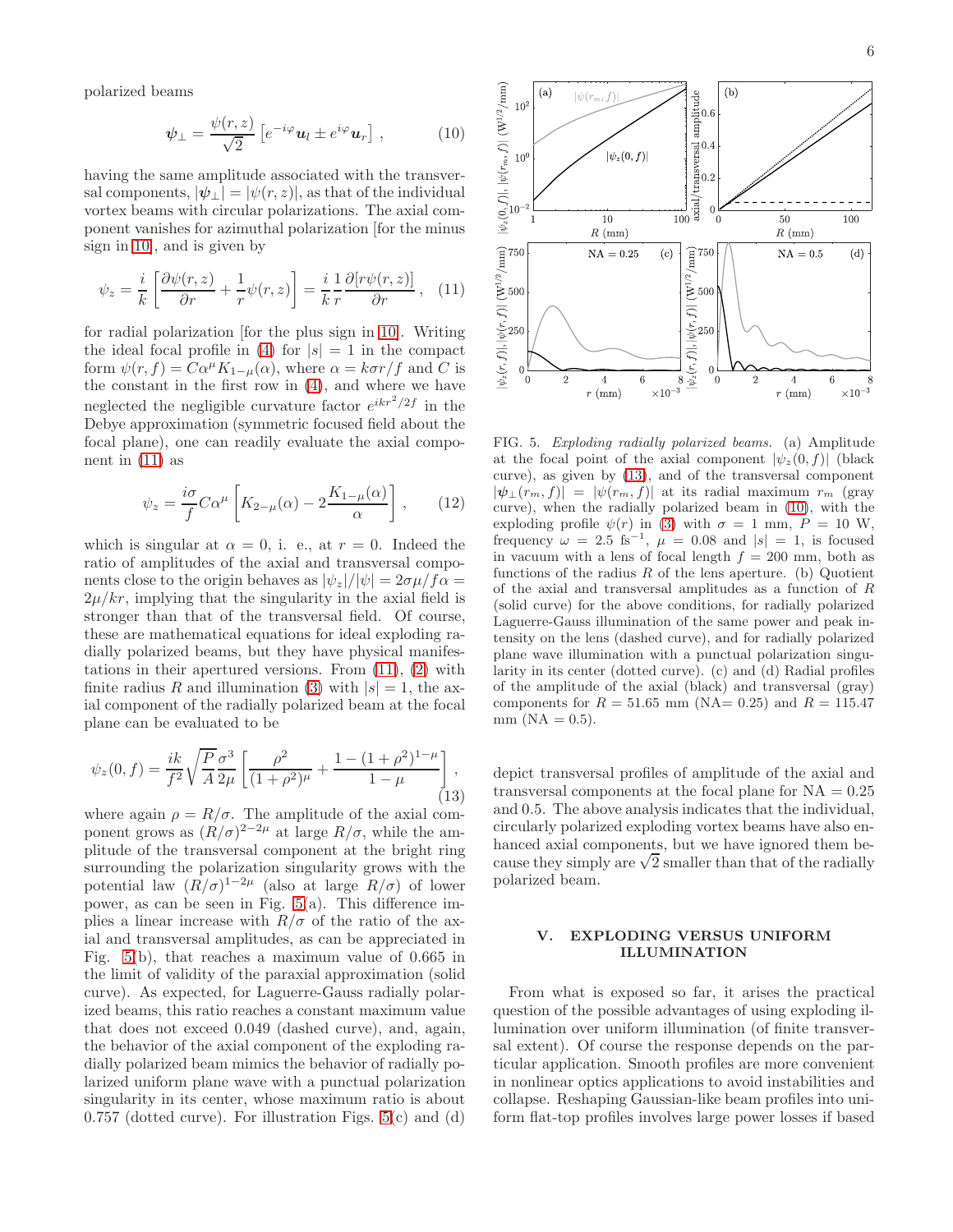

<span id="page-6-5"></span>FIG. 6. Solid curves: For the focusing conditions and exploding illumination as in Fig. [3,](#page-3-0) (a) peak intensity at focus and (b) FWHM of the focal spot as functions of the lens aperture R. Dotted curves: The same but for top-hat illumination of the same power of radius  $R$ , i. e., always filling the aperture. Dashed curves: The same for top-hat illumination of the same power and fixed radius  $R_0 = 30$  mm.

on truncation; otherwise it requires using sophisticated diffractive and refractive optics [\[12\]](#page-7-6), or more recently developed techniques [\[13\]](#page-7-7), but uniform illumination provides better resolution [\[14](#page-7-8)] in applications such as microscopy.

Suppose here we dispose of the fixed amount of power P supplied by a laser system which can be shaped as the exploding profile or as a flat-top profile, and wish to increase the intensity and/or diminish the size of the focal spot by opening the aperture, or simply to control these properties. As seen in Fig. [6](#page-6-5) (a) and (b) the intensity is considerably higher and the spot size slightly smaller (the diffraction limit) with a flat-top profile that always fills the aperture (dotted curves) than with exploding illumination (solid curves), but this arrangement requires reshaping the flat-top profile each time the aperture radius is increased. The situation is different in a setting where reshaping of the illumination is difficult or not possible (dashed curves). The peak intensity of the flat-top illumination of the power  $P$  and fixed radius  $R_0$ is at first lower than with the exploding illumination because of truncation losses, then higher when more power is collected, and finally constant once  $R_0$  is smaller than the aperture radius  $R$ , becoming eventually smaller than the focal intensity with the exploding illumination. Similarly, the focal spot is tighter but then constant and wider than with the exploding illumination of increasing aperture radius. Thus, the exploding profile offers the possibility of a smoother control of the intensity and

width of the focused spot over wider ranges without the necessity of reshaping the input beam. Similar conclusion holds for the intensity and thickness of the bright ring of exploding vortex beams, and for the strength of the axial component of exploding radially polarized beams.

## VI. CONCLUSIONS

In conclusion, we have reported the existence of cylindrically symmetric, paraxial beams, vortex beams, and radially polarized beams of light that produce singular (infinite) intensities when they are ideally focused. They mimic the behavior of ideally focused plane waves but with a localized transversal profile that carries a finite amount of power.

With real focusing systems of finite lateral extent, this peculiar behavior manifests as focused beams whose intensity and spot size, vortex intensity and radius, and strength of the longitudinal component strongly change with the aperture size, even if the focused power is not significantly altered. With the same exploding illumination, focal intensities exceeding by two orders of magnitude, focal spots and vortex radii smaller by two orders of magnitude, and longitudinal component one order of magnitude higher than the same properties for standard illuminating beams of similar power and intensity can be achieved by increasing the aperture radius while keeping paraxial focusing.

These effects are absent with standard beams, and can find application in linear or nonlinear optics experiments where a precise control of the width and intensity of the focal spot, of the radius and intensity of the vortex bright ring, or the strength of the axial component of the electric field, are crucial, e. g., in second harmonic generation, also with radially polarized light [\[15](#page-7-9)] and in surfaces [\[16\]](#page-7-10), acceleration of electrons [\[17,](#page-7-11) [18\]](#page-7-12), particle trapping [\[19\]](#page-7-13), laser material processing [\[20](#page-7-14)], etc. These exploding beams can also be used as alternative beams to standard Laguerre-Gauss beams for quantum entanglement of states of orbital angular momentum [\[21](#page-7-15)]. Outside the field of optics, given the generality of the Schrödinger equation, exploding free electron wave packets [\[7\]](#page-7-1) and vortex electron beams [\[22\]](#page-7-16) do exist and could find application in electron microscopy, as well as exploding acoustic vortices for Mie particle trapping [\[23](#page-7-17)].

The author acknowledges support from Projects of the Spanish Ministerio de Economía y Competitividad No. MTM2015-63914-P, and No. FIS2017-87360-P.

- <span id="page-6-0"></span>[1] A. Peres, *Quantum theory: Concepts and methods* (Kluver Academic Publishers, San Diego, CA, 1994), 5th ed., pp. 81–82.
- <span id="page-6-1"></span>[2] A. Aiello, "Spontaneous generation of singularities in paraxial optical fields," Opt. Lett. 41, 1668–1671 (2016).
- <span id="page-6-2"></span>[3] A. Aiello, M. Paúr, B. Stoklasa, Z. Hradil, J. Rehacek, and L. L. Sánchez-Soto, "Observation of concentrating

paraxial beams," OSA Continuum 3, 2387–2394 (2020).

- <span id="page-6-3"></span>[4] Y. S. Kivshar and D. E. Pelinovsky, "Self-Focusing and Transverse Instabilities of Solitary Waves," Phys. Rep. 331, 117–195 (2000).
- <span id="page-6-4"></span>[5] G. Fibich, *The nonlinear Schrödinger Equation: Singular solutions and optical collapse* (Springer: Heidelberg, 2015).